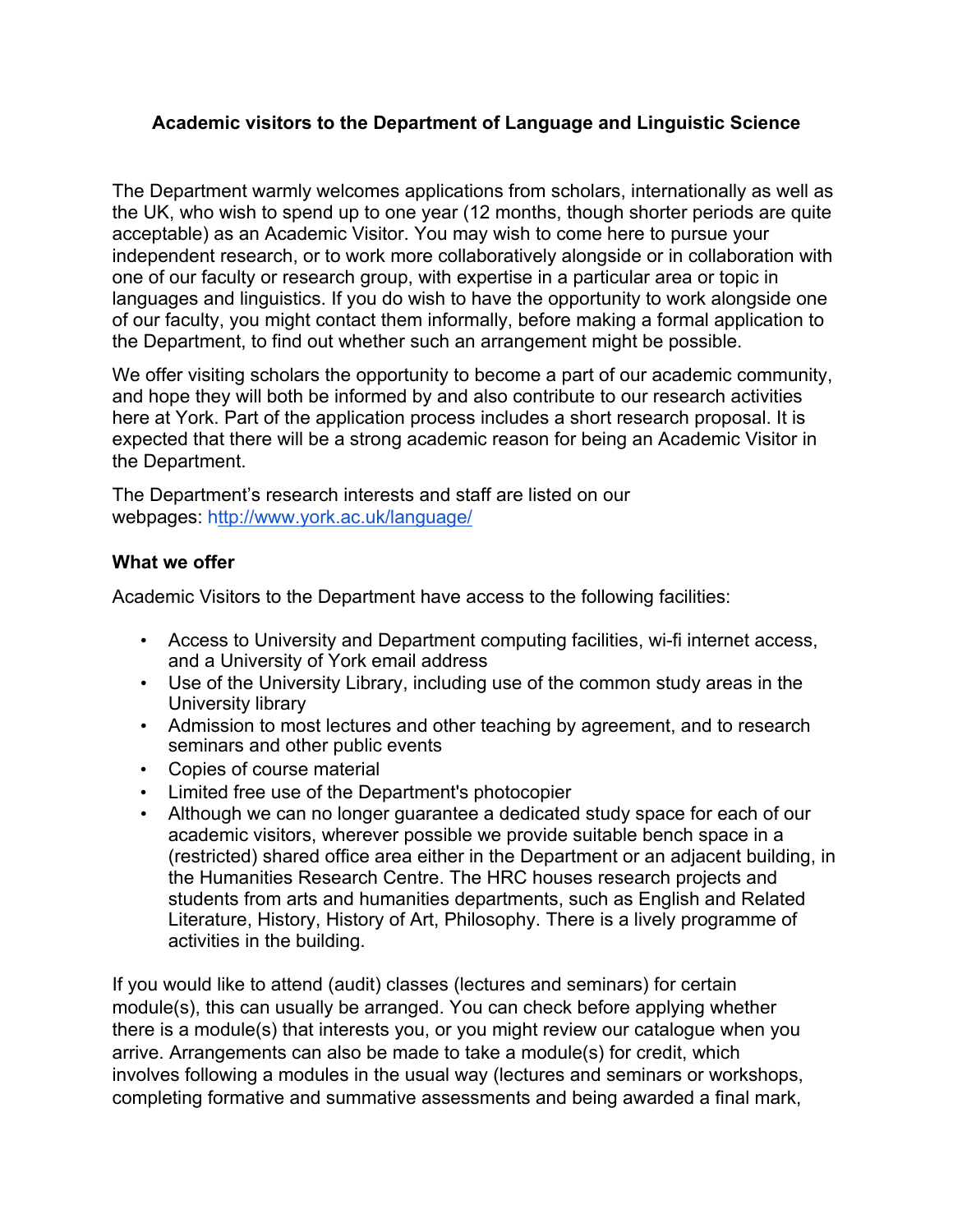for which you would receive a certificate of credit) However, you should be aware that a charge would be made, in line with University policies and rates, for modules taken for credit.

Please note that the Department does not have significant offerings in areas such as Applied Linguistics and Teaching English (including TOEFL). These are offered in the Department of Education, so if one of these is your main area of interest, you should contact Education.

### **The academic year**

The academic year at York is divided into three terms, Autumn term (from late September to December), Spring term (from January to March) and the Summer term (from April to the end of June). Please check http://www.york.ac.uk/admin/po/terms.htm for exact term dates. Whilst you may like to join from the beginning of the academic year (end of September) or at the beginning of particular terms, we recognise that people's availability, and semester and term periods in their home countries, vary; and therefore that it may not always be convenient to visit for period that coincide with our academic year or terms. We are flexible, and can usually accommodate visits for varying periods, according to whatever is mutually convenient.

# **The cost**

Visitors are charged a bench fee to cover the costs that we, the University and Department, will incur in hosting them. The normal rate is currently £2000 for 12 months; visits of less than 12 months are charged pro rata at £165 per month.

Visitors may be self-funded, or may have secured a grant through a research project or funding agency (e.g. government agency). If you think that the fees quoted above may be difficult for you, you should note this in your letter of application (see below).

Fees are payable on arrival in the Department, at the start of your visit.

## **Applying to be an Academic Visitor to the Department**

You may apply by emailing the Department's International Co-ordinator, Professor Paul Drew (paul.drew@york.ac.uk), with the following information:

A letter of application (there is no standard form), indicating:

- Why you would like to spend time in York, and how it might benefit you.
- Whether you have been in contact informally with a member of the Department who has agreed to work with you, in some capacity while